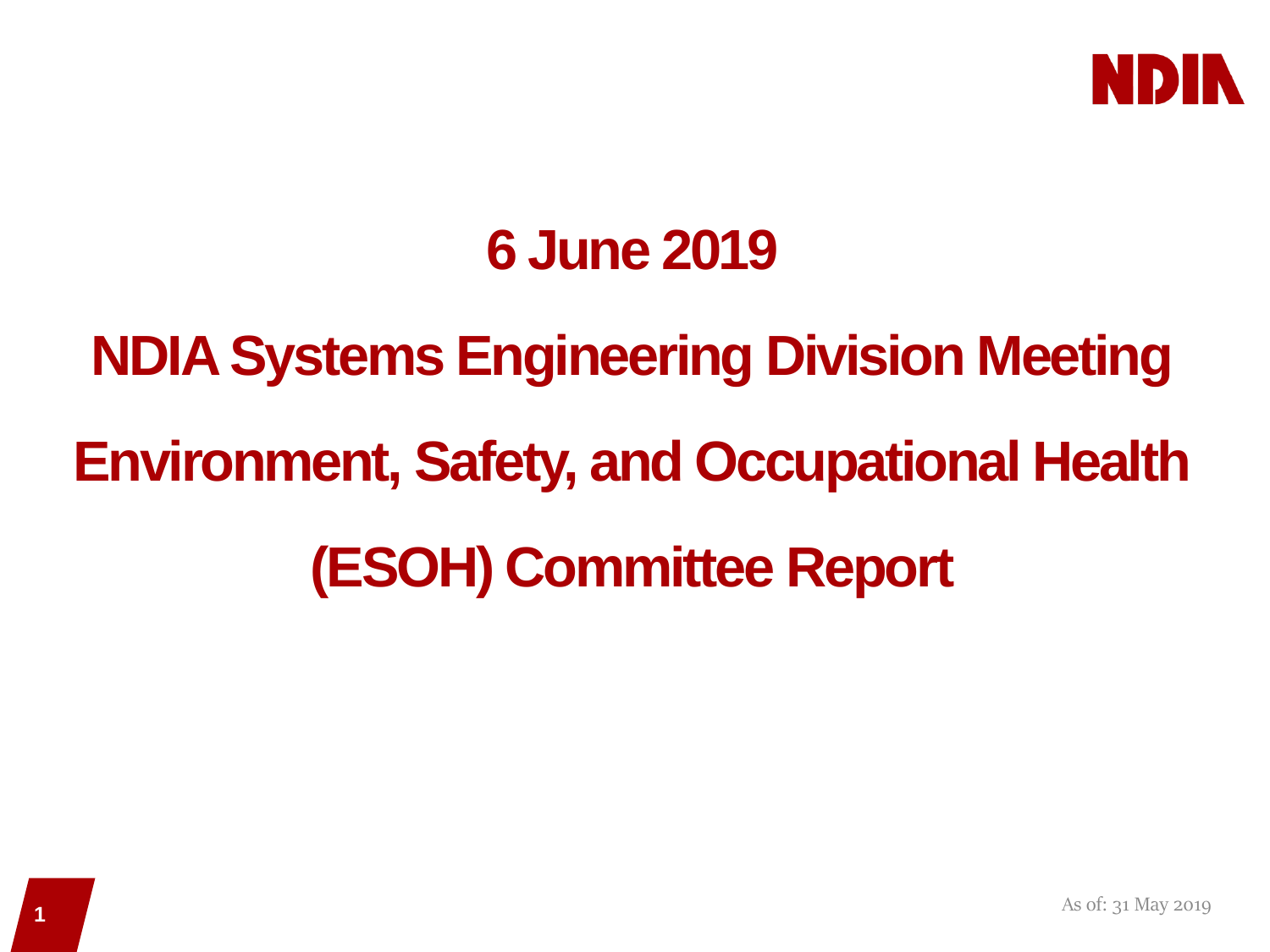

### **MILITARY STANDARD 882E, "STANDARD PRACTICE FOR SYSTEM SAFETY," DEFINES "ESOH" AS:**

**"An acronym that refers to the combination of disciplines that encompass the processes and approaches for addressing laws, regulations, Executive Orders (EO), DoD policies, environmental compliance, and hazards associated with environmental impacts, system safety (e.g., platforms, systems, system-of-systems, weapons, explosives, software, ordnance, combat systems), occupational safety and health, hazardous materials management, and pollution prevention."**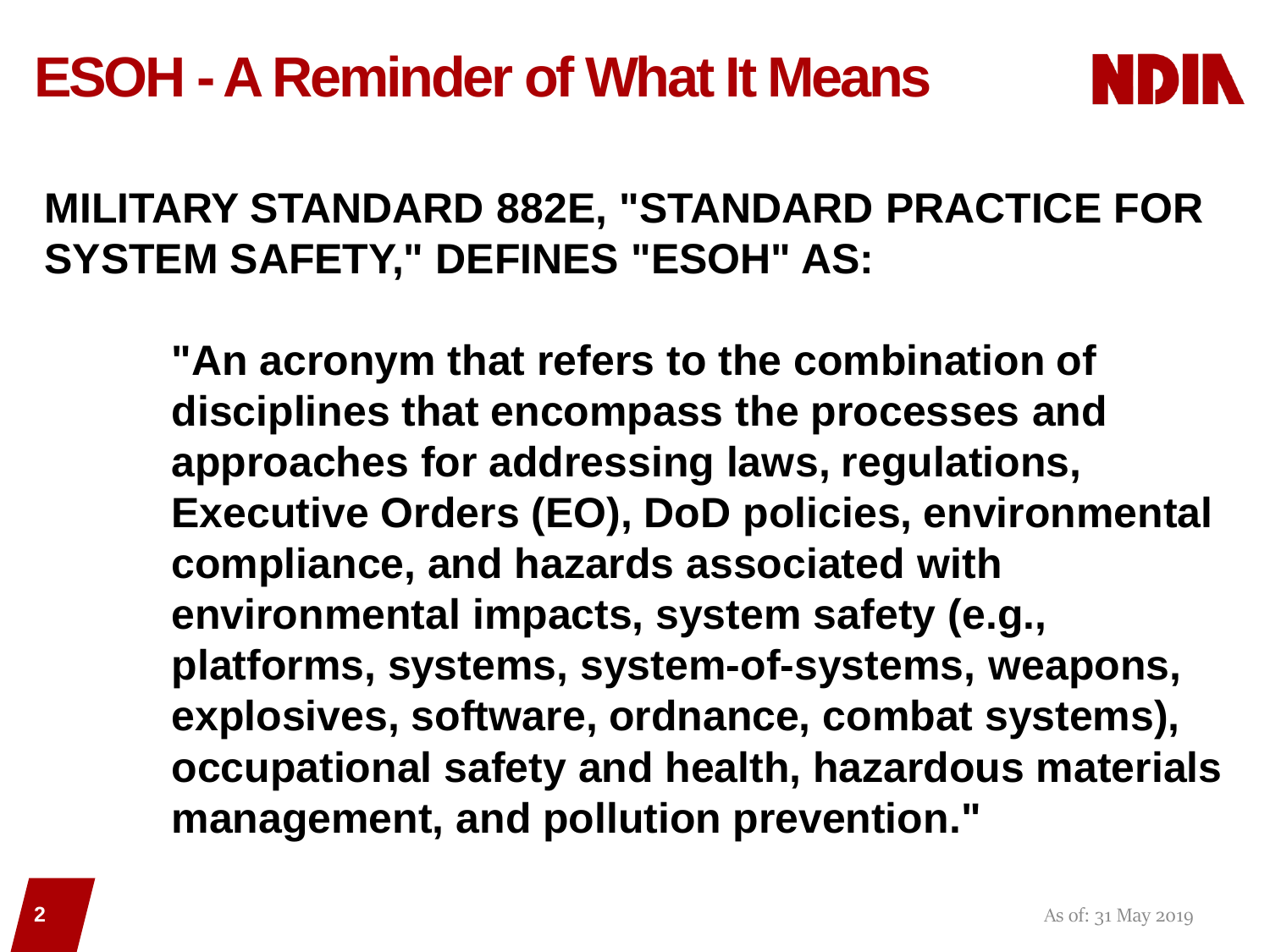## **Status Update**



| 2019 Tasks                                                                                                                                                                                                                                                                                                                                                                                                                                                                                                                                                                                                                                                                                                                           | <b>Status</b> | Accomplishments (deliverables, etc.)                                                                                                                                                                                                                                                                                                                                                                                                                                                                                                                                                                                                                                                                                                                                                                                                                                                                                                                                                                                                                                                                                                                                                                                                                  |
|--------------------------------------------------------------------------------------------------------------------------------------------------------------------------------------------------------------------------------------------------------------------------------------------------------------------------------------------------------------------------------------------------------------------------------------------------------------------------------------------------------------------------------------------------------------------------------------------------------------------------------------------------------------------------------------------------------------------------------------|---------------|-------------------------------------------------------------------------------------------------------------------------------------------------------------------------------------------------------------------------------------------------------------------------------------------------------------------------------------------------------------------------------------------------------------------------------------------------------------------------------------------------------------------------------------------------------------------------------------------------------------------------------------------------------------------------------------------------------------------------------------------------------------------------------------------------------------------------------------------------------------------------------------------------------------------------------------------------------------------------------------------------------------------------------------------------------------------------------------------------------------------------------------------------------------------------------------------------------------------------------------------------------|
| 1. Develop practical guidance for integrating<br>ESOH into Digital Engineering (DE)/Model<br><b>Based Systems Engineering (MBSE)</b><br>- Focus on providing ESOH risk and<br>requirements data inputs and extracting<br><b>ESOH-related data</b><br>- Evaluate Industry/Government efforts<br>- Participate in relevant meetings and<br>initiatives<br>- Work with AIA Hazardous Materials<br>Committee responsible for NAS411 and<br>NAS411-1 to develop a method to exchange<br>digital Hazardous Materials (HAZMAT) data<br>between the system model, hazard tracking<br>system, and logistics product databases<br>- Using HAZMAT management as pathfinder<br>for integrating full scope of ESOH<br>considerations into DE/MBSE | In Progress   | • Initiated concept development of the Hazardous Materials (HAZMAT)/<br>National Aerospace Standard (NAS)411-1 SysMLModel Library<br>• Developed representative framework to create SysML model structure to<br>organize data, and apply informational attributes to fully characterize all<br>hazardous material items of concern<br>• Vetted initial concept with Boeing and Raytheon representatives<br>• HAZMAT/NAS411-1 SysML Model Library initiative supports DoD digital<br>engineering goals of using models to inform program decision making,<br>provide authoritative source of truth, and transforms ESOH workforce that<br>supports systems across the life cycle (development and sustainment)<br>• Participated in DoD and AIA Working Group (WG) meetings on National<br>Aerospace Standard 411 and 411-1 on Hazardous Materials<br>• Continued discussions on the digital exchange and standardization of<br>electronic HAZMAT data using IPC-1754, Materials Declaration Standard,<br>• Mapping data elements of IPC-1754, NAS411, MIL-STD-882E, and<br>Logistics Product Data to standardize the HAZMAT data provided by<br>industry to DoD<br>• Revised MIL-STD-882 HAZMAT Risk Management Guide provided to<br><b>NAS411 WG</b> |
| 2. Assess impact of DoD Reorganization of<br>"Operational Safety" to USD (P&R) from USD<br>(R&E) and USD (A&S)                                                                                                                                                                                                                                                                                                                                                                                                                                                                                                                                                                                                                       | In Progress   | • DoD centralized operational safety and health under USD (P&R)<br>• DoD has Acquisition System Safety in USD (R&E) and Acquisition<br>Environmental Management in USD (A&S)<br>• DoDI 5000.02 rewrite in process; provided ESOH recommendations to<br>Enclosure 6, Life-Cycle Sustainment (linking SEP ESOH content to LCSP)                                                                                                                                                                                                                                                                                                                                                                                                                                                                                                                                                                                                                                                                                                                                                                                                                                                                                                                         |
| 3. ESOH Committee Meeting                                                                                                                                                                                                                                                                                                                                                                                                                                                                                                                                                                                                                                                                                                            | In Progress   | • 34 participants in the April 2019 ESOH Committee meeting:<br>Industry 7 (21%), OSD 2 (6%), Army 3 (9%), Navy 8 (24%), Marine Corps 0<br>(0%), Air Force 10 (29%); DCMA 4 (12%)<br>• Holding ESOH Committee meeting this afternoon                                                                                                                                                                                                                                                                                                                                                                                                                                                                                                                                                                                                                                                                                                                                                                                                                                                                                                                                                                                                                   |
| 4. NDIA SE Conference ESOH Track                                                                                                                                                                                                                                                                                                                                                                                                                                                                                                                                                                                                                                                                                                     | In Progress   | • Continuing solicitation of abstracts; 8 formally submitted; total of 12<br>committed to submitting so far; pursuing more diverse topics                                                                                                                                                                                                                                                                                                                                                                                                                                                                                                                                                                                                                                                                                                                                                                                                                                                                                                                                                                                                                                                                                                             |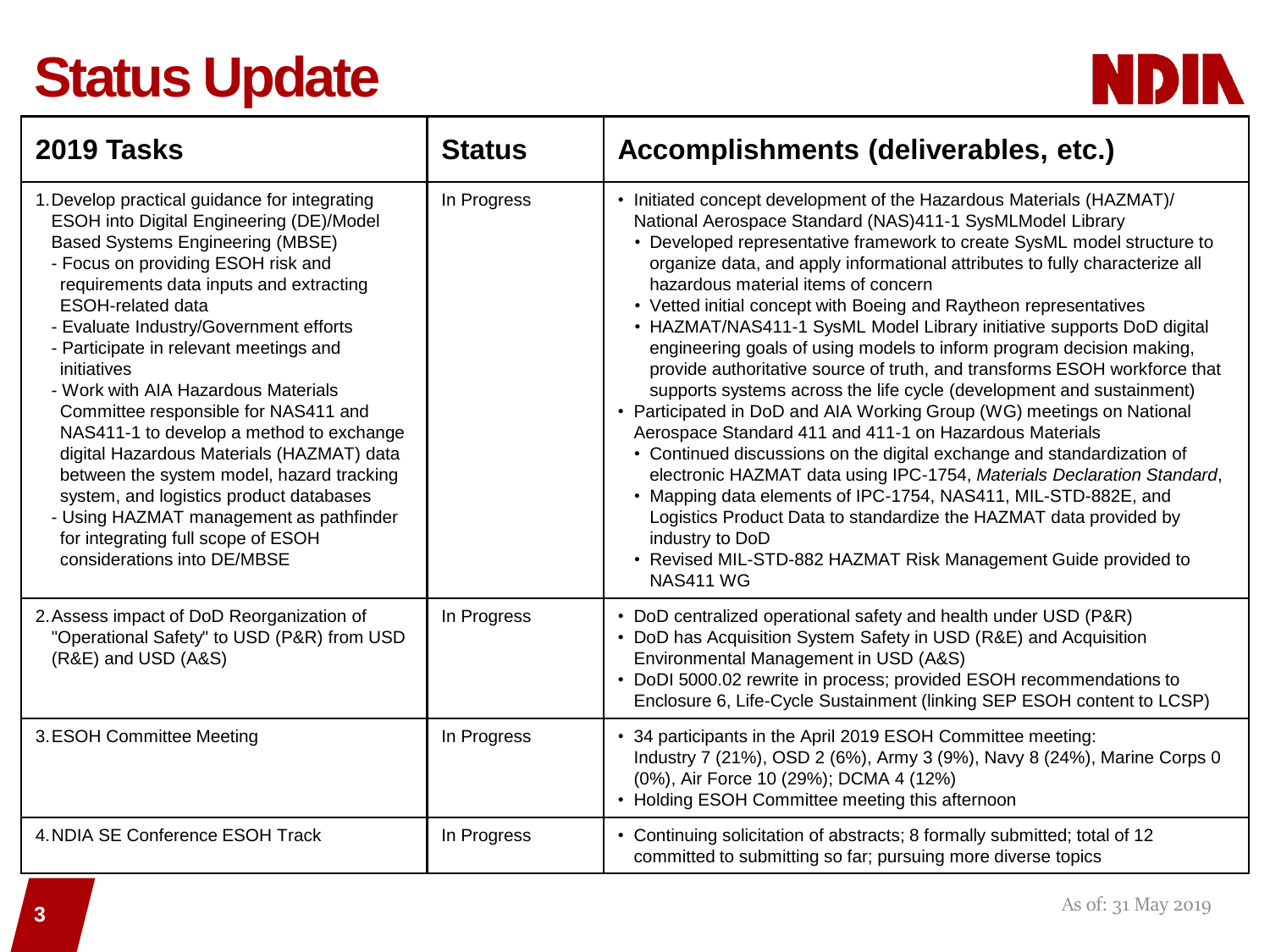### **ESOH Committee Meeting Information**



- **Date: June 6, 2019**
- **Time: 1430 – 1600 EDT**
- **Location: Booz Allen Hamilton, 1550 Crystal Drive, Arlington-Crystal City, 11th Floor (check-in and badge), 5th Floor – Room 4508 (for those attending in person; most participate via teleconference)**
- **POCs: Karen Gill and Lucy Rodriguez**
- **Call-in Number: 877-885-1087; Access Code 7706930636#**
- **Web Link: https://connect.apan.org/june2019ndiaesoh/**
- **Meeting Agenda:** 
	- **Updates from David Asiello, USD (A&S)/ASD (S)/ENV on ESOH Reorganizations at OSD and DoDI 5000.02 Rewrite (Goal of 5 pages total)** 
		- **Program Support Management emphasis on ESOH**
		- **Linkage between SEP and LCSP ESOH content**
		- **Sustainment - where ESOH risks realized; drives emphasis on effective ESOH risks and requirements management during development**
	- **Hazardous Materials/NAS411-1 SYSML Model Library – Characterizing Applicable ESOH Data and Adapting It for Use with Digital Engineering Tools**
	- **NDIA Systems & Mission Engineering Conference – ESOH Track Planning**